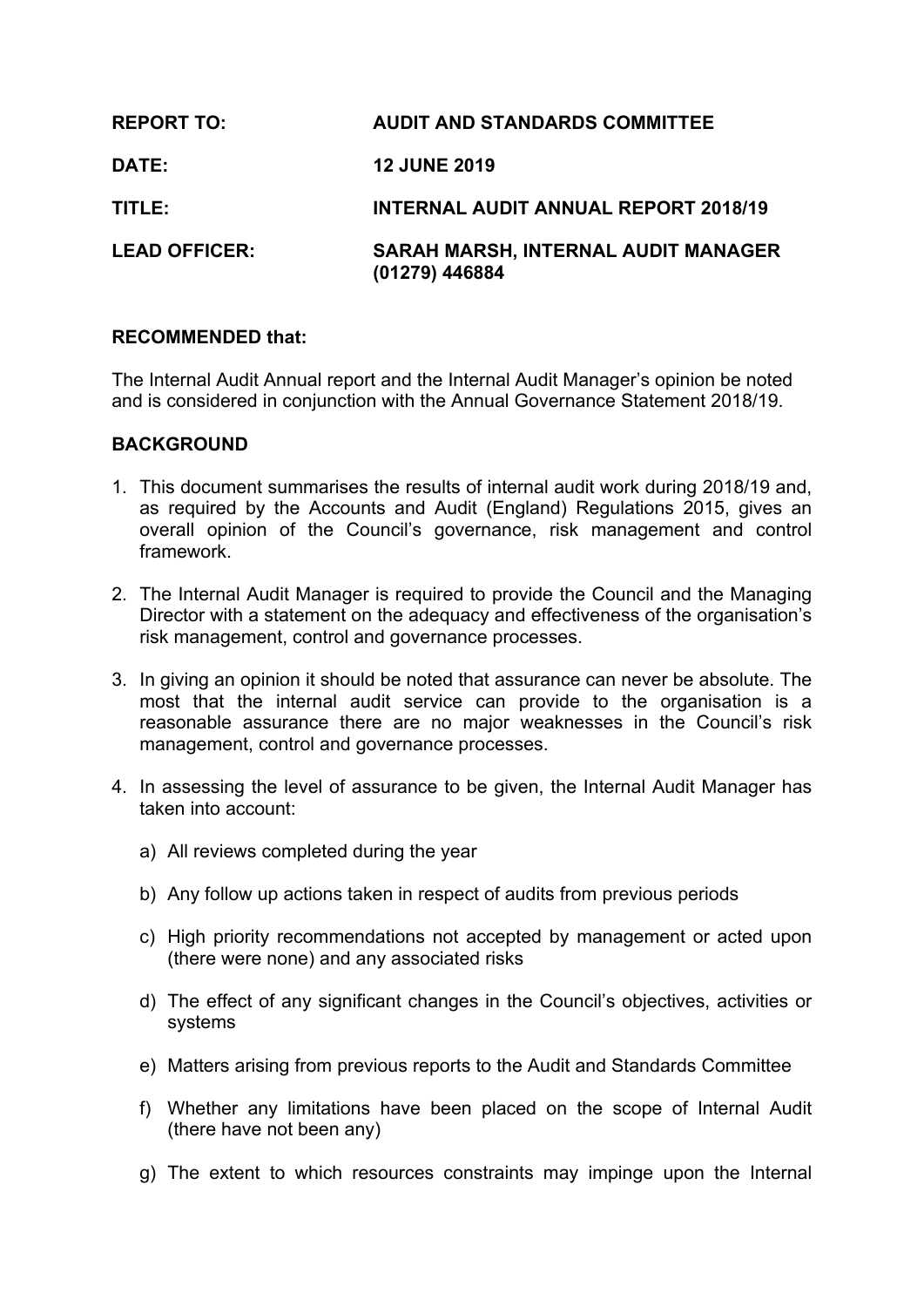Audit Manager's ability to meet the full audit needs of the Council (there have been none)

- h) What proportion of the Council's audit need has been covered to date
- i) The results of work performed by other assurance providers including the work of the External Auditors
- 5. The Internal Audit Manager is satisfied that sufficient internal audit work has been undertaken to allow a reasonable conclusion as to the adequacy and effectiveness (or inadequacy and ineffectiveness) of the Council's risk management, control and governance processes to be drawn.
- 6. Based upon the results of work undertaken during the year, it is the Internal Audit Manager's overall opinion that the Council has in place adequate and effective governance, risk management arrangements and control processes. Where there have been significant issues these have been accepted by Management and promptly corrected.
- 7. This report outlines the work undertaken by Internal Audit during the 2018/19 year and covering the period 1 April 2018 to 31 March 2019.
- 8. Management is responsible for establishing and maintaining appropriate risk management processes, control systems, accounting records and governance arrangements i.e. the control environment. Internal Audit plays a vital role in advising the Council that these arrangements are in place and operating effectively. On behalf of the Council, Internal Audit reviews, appraises and reports on the efficiency, effectiveness and economy of these arrangements.
- 9. Internal Audit is required by professional standards to deliver an annual internal audit opinion and report to those charged with governance timed to support the Annual Governance Statement. The annual internal audit opinion must conclude on the overall adequacy and effectiveness of the organisation's framework of governance, risk management and control. The annual report must incorporate:
	- a) the opinion
	- b) a summary of the work that supports the opinion
	- c) a statement on conformance with the Public Sector Internal Audit Standards and the results of the quality assurance and improvement programme.
- 10.The primary role of Internal Audit is to provide assurance to the Council (management, Heads of Service and the Audit and Standards Committee) and ultimately the taxpayers that the Council maintains an effective control environment that enables it to manage its significant organisational risks. Internal Audit helps the Council achieve its objectives and provide assurance that effective and efficient operations are maintained. The assurance work culminates in an annual opinion on the adequacy of the Council's control environment which feeds into the Annual Governance Statement.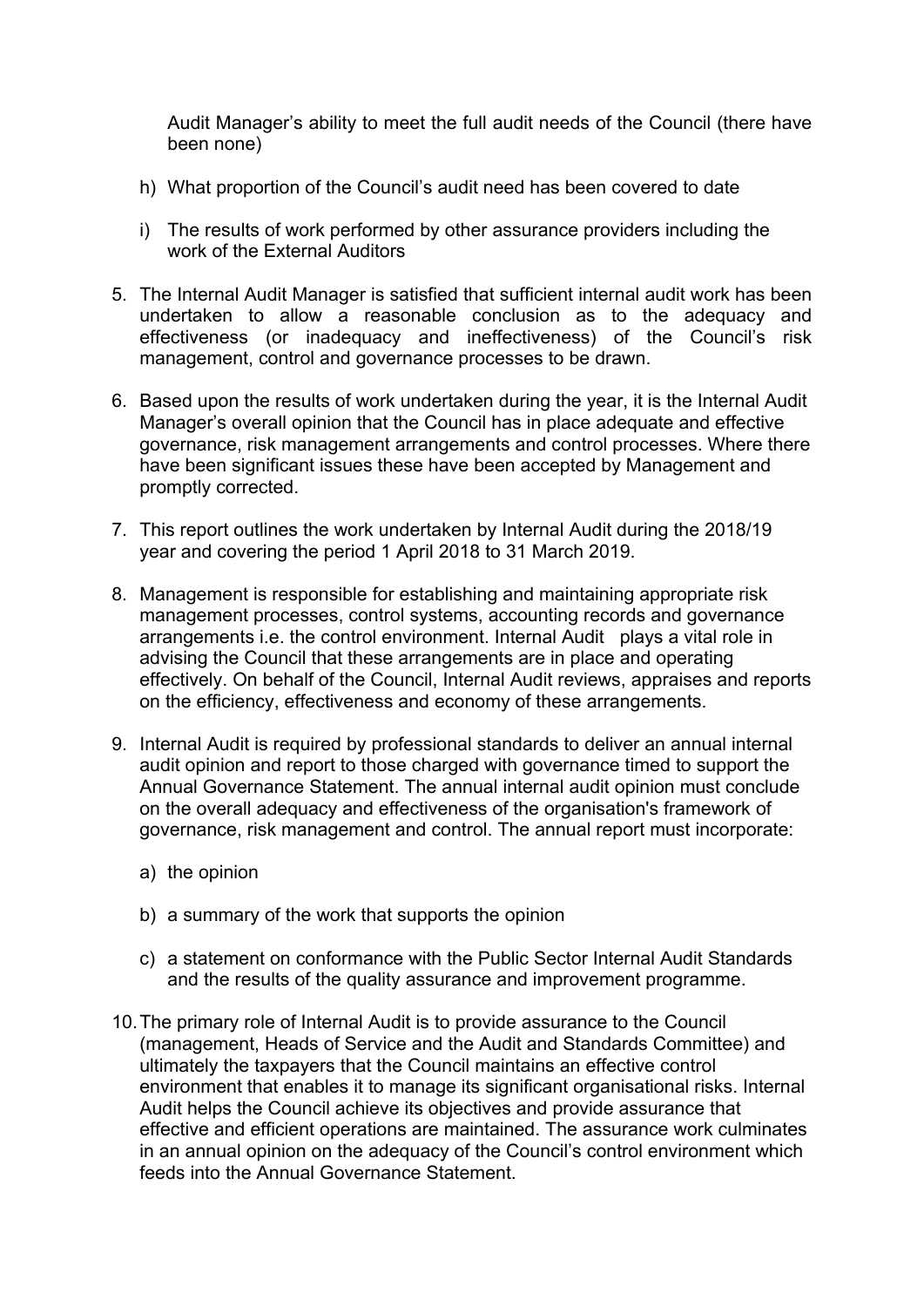#### **Internal Audit Work During 2018/19**

- 11.The 2018/19 Internal Audit Plan was presented to and agreed by the Audit and Standards Committee in March 2018. The plan was prepared based on the risks associated with the Council's objectives in consultation with key officers and took into account:
	- a) knowledge and experience accumulated in Internal Audit, including the results of previous reviews
	- b) a review of audit themes against the Corporate risk register and Council priorities
	- c) the work of other assurance providers both internally and externally
	- d) the external environment including economic climate, government initiatives such as welfare reform and changes in funding
	- e) harmonisation of themes with Borough of Broxbourne Council and Epping Forest District Council to enable benchmarking and sharing of good practice.
- 12.The plan was designed to allow sufficient audit coverage to support the overall opinion for the Council and whilst there were some variations to the plan during the year, which were reported and approved by the Audit and Standards Committee, there has still been sufficient internal audit coverage in order to give this opinion.
- 13.At the end of each assurance review a report is issued giving a formal audit assurance rating. This rating is based on an assessment of the key management arrangements and internal controls in place and measured using the following scale:
	- a) 'Substantial' assurance Overall, there is a sound system of control. Any weaknesses which put system/service objectives at risk will be minor and does not lead the Council to significant risk exposure
	- b) 'Moderate' assurance Basically sound control, with areas of weakness, which put system/service objectives at risk. (Any high priority recommendations will prevent this level of assessment)
	- c) 'Limited' assurance There are significant weaknesses in more than one key control area, which could put system/service objectives or the Council at risk
	- d) 'No' assurance There are fundamental control weaknesses, leaving the system/service open to material errors or abuse and exposes the Council to significant risk.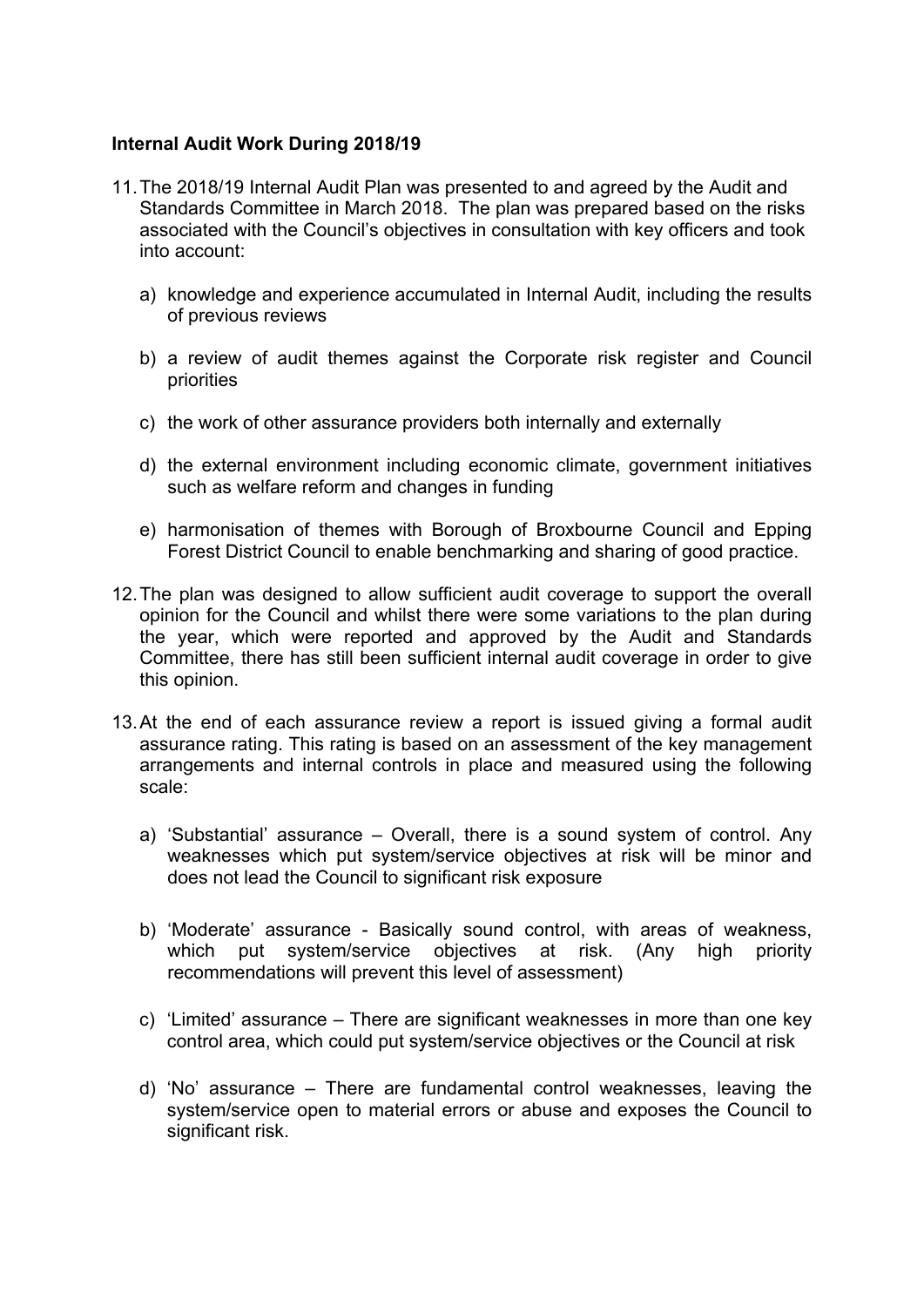## **Summary of Assurance Work**

14.A total of 12 audit reports were issued as part of the 2018/19 Plan, with all of these being assurance reviews. The moderate and limited assurance reports these tend to relate to a specific area rather than represent a breakdown of controls across the Council. The table below provides a comparison between the 2018/19 and previous three financial years:

| <b>Assurance rating</b> | $\sqrt{2018/19}$ | 2017/18 | 2016/17 | 2015/16 |
|-------------------------|------------------|---------|---------|---------|
| Substantial             |                  |         |         |         |
| Moderate                |                  |         |         |         |
| Limited                 |                  |         |         |         |
| No                      |                  |         |         |         |
| <b>TOTAL</b>            | 12               |         |         |         |

Table 1: Assurance Report Comparison

- 15.The number of reports issued in 2017/18 has decreased when compared with other years and was a result of Internal Audit undertaking more advisory work during 2017/18 than originally anticipated. It is not an indication that the Council's control framework has deteriorated.
- 16.Appendix A sets out work carried out by Internal Audit during the year in narrative form and compares this to the original plan agreed by Audit and Standards Committee in March 2018. This summary includes individual audit reviews, investigations, consultancy and advice and other internal audit engagement activities with the Council.
- 17.It is important that the work of Internal Audit is aligned with the strategies, objectives and risks of the organisation. This is set out in the Audit Strategy and Audit Plan which the Audit and Standards Committee receive each March. Appendix B lists the individual audit reports issued as part of the 2018/19 Plan with their assurance rating and number of recommendations made by risk priority.

### **Tracker Progress**

- 18.Recommendations are categorised according to the risks they are intended to mitigate. Categorising recommendations also assists managers in prioritising improvement actions. Recommendation categories are linked to risk and, in order of priority, are rated 'high, 'medium and 'low.
- 19.Reports on progress of the management implementation of agreed recommendations are actively monitored by the Senior Management Board. The Audit and Standards Committee receives a report of all overdue recommendations plus any fundamental recommendations from final reports issued, regardless whether they are overdue or not.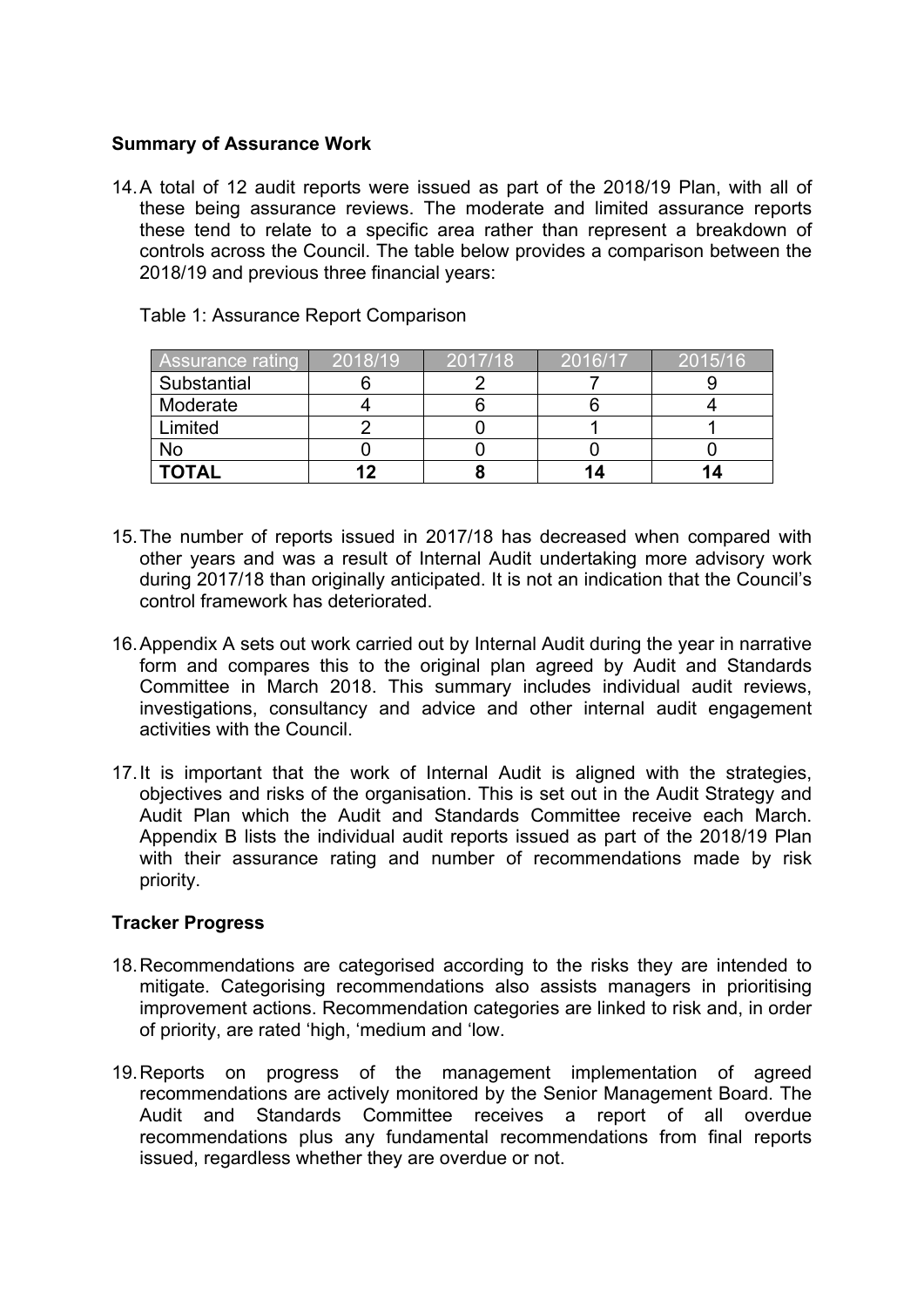20.The process continues to work well and there are no significant issues to report regarding the implementation of audit recommendations.

## **Other Sources of Assurance**

- 21.The opinion given in this annual report does not rely solely on the formal audits undertaken by the section.
- 22.Special investigations: Internal Audit investigates any allegations of fraud and suspected irregularity. There are separate arrangements for reporting, investigating and dealing with benefits fraud. A record is maintained of all reported and alleged fraud and theft with a summary reported annually to the Audit and Standards Committee. For 2018/19 there were no significant (estimated at more than £10,000) investigations by Internal Audit into suspected fraud.
- 23.Advice: Internal Audit is most effective when its advice is utilised to ensure that appropriate controls are incorporated at an early stage in the planning of policy or systems. This includes Internal Audit sitting on key business groups which in 2018/19 included:
	- a) Corporate Governance Group
	- b) IT Operations Board
	- c) Information Governance Group
- 24.In addition, Internal Audit raises awareness of control issues throughout the Council particularly through the update of key governance documents and the coordination and analysis of service assurance statements which feeds into the Annual Governance Statement.
- 25.Anti-Fraud and Corruption work: Harlow Council participates in the National Fraud Initiative which is a data matching exercise run annually by the Cabinet Office. The exercise seeks to identify fraud spanning public bodies and Internal Audit is the key point of contact and facilitates and supports the Council's involvement.
- 26.Internal Audit continues to be an active member of the Corporate Fraud Group, sharing good practice seen elsewhere and helping to deliver anti-fraud initiatives which supports the Council's anti-fraud and corruption strategy which was approved at the November 2018 Audit and Standards Committee.

### **Effectiveness**

27.In line with good practice, the Internal Audit service should on an annual basis ensure it is compliant with the 2017 Public Sector Internal Audit Standards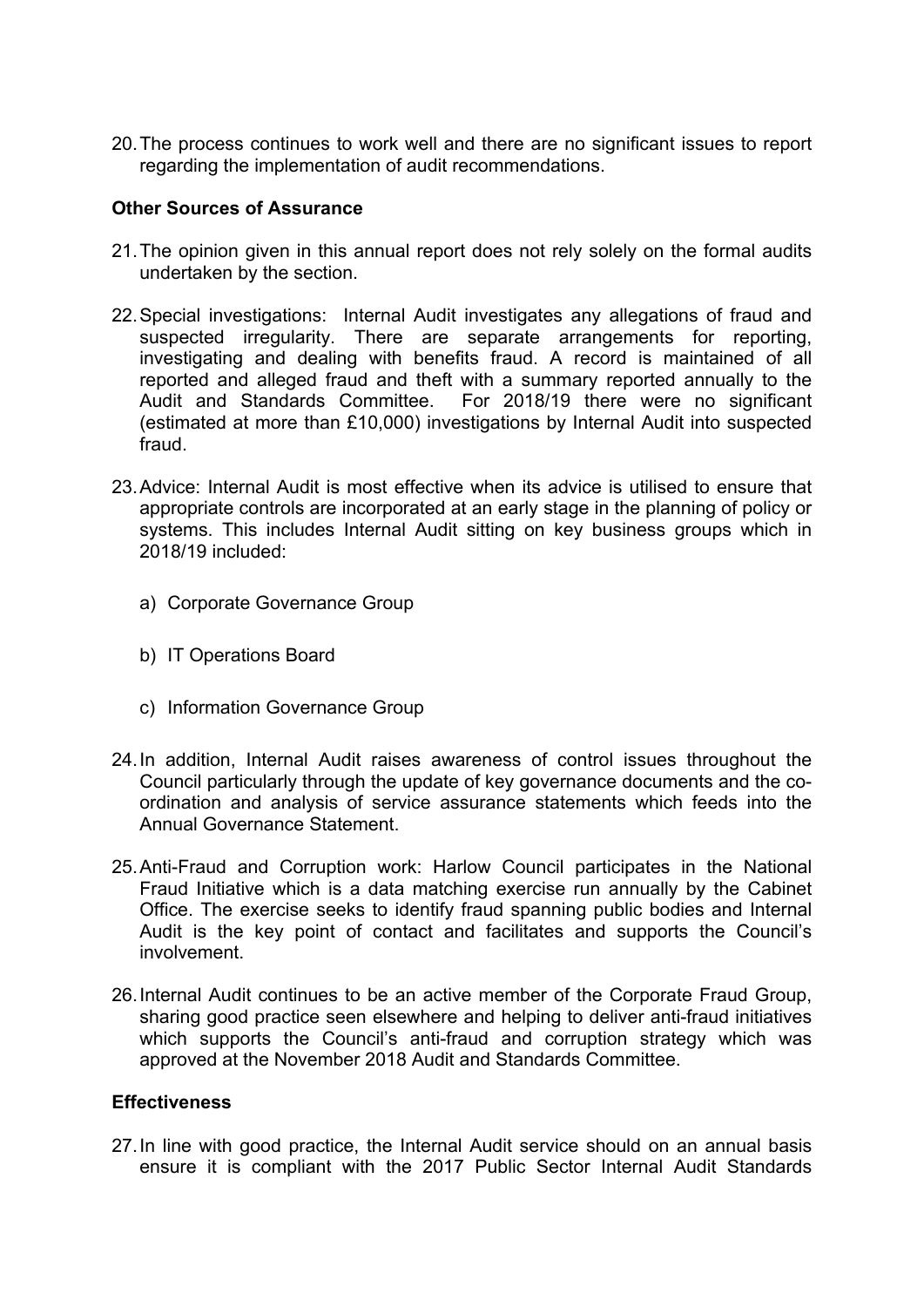(PSIAS), notifying the Audit and Standards Committee of any areas of noncompliance.

- 28.Following an external assessment the service was confirmed as fully compliant in November 2016 and this is still the case as there have been no significant changes in the way the Internal Audit service is delivered or operates, and the Internal Audit Manager has not taken on any additional responsibilities that could compromise the service's independence and objectivity.
- 29.Performance indicators are in place to monitor service performance and reported at each Audit and Standards Committee with a summary for the year presented below with a comparison with last years' results. The amount of time to obtain management responses has been brought to Senior Management Board's attention:

| Table 2: Performance Indicator Summary |  |  |  |  |
|----------------------------------------|--|--|--|--|
|----------------------------------------|--|--|--|--|

| Aspect<br>of <sub>1</sub><br><b>Service</b>  | Performance<br>Indicator                                                                   | <b>Target</b>                                                                                                                                | <b>Year End</b><br>2018/19                                    | Year<br>End<br>2017/18                             |
|----------------------------------------------|--------------------------------------------------------------------------------------------|----------------------------------------------------------------------------------------------------------------------------------------------|---------------------------------------------------------------|----------------------------------------------------|
| <b>Audit Plan</b>                            | • Achievement<br>of the annual<br>Plan                                                     | • Sufficient<br>internal audit<br>work in order<br>the<br>that<br>Internal<br>Audit<br>Manager<br>can<br>give<br>their<br>annual<br>opinion. | Achieved                                                      | Achieved                                           |
| <b>Internal Audit</b><br>processes           | Issue of draft<br>after<br>report<br>closing<br>meeting                                    | 10<br>Within<br>$\bullet$<br>working<br>days                                                                                                 | $\bullet$ 6 days                                              | $\bullet$ 4 days                                   |
|                                              | Issue of final<br>after<br>report<br>agreement<br>with client to<br>draft                  | Within<br>5<br>working<br>days                                                                                                               | 4 days                                                        | $\bullet$ 5 days                                   |
| <b>Effective</b><br>management<br>engagement | Management<br>$\bullet$<br>responses<br>within<br>10<br>working<br>days<br>of draft report | 10<br>working<br>$\bullet$<br>days                                                                                                           | $\bullet$ 19 days $^*$                                        | $\bullet$ 11 days                                  |
|                                              | • Implemen-<br>tation of<br>agreed audit<br>recommendati<br>ons                            | Within<br>$\bullet$<br>agreed<br>timescales                                                                                                  | Largely<br>$\bullet$<br>met (as<br>reported<br>by<br>tracker) | • Largely<br>met (as<br>reported<br>by<br>tracker) |
| Continuous                                   | • Auditors                                                                                 | • 40 hours of                                                                                                                                | • Target for                                                  | $\bullet$ Not                                      |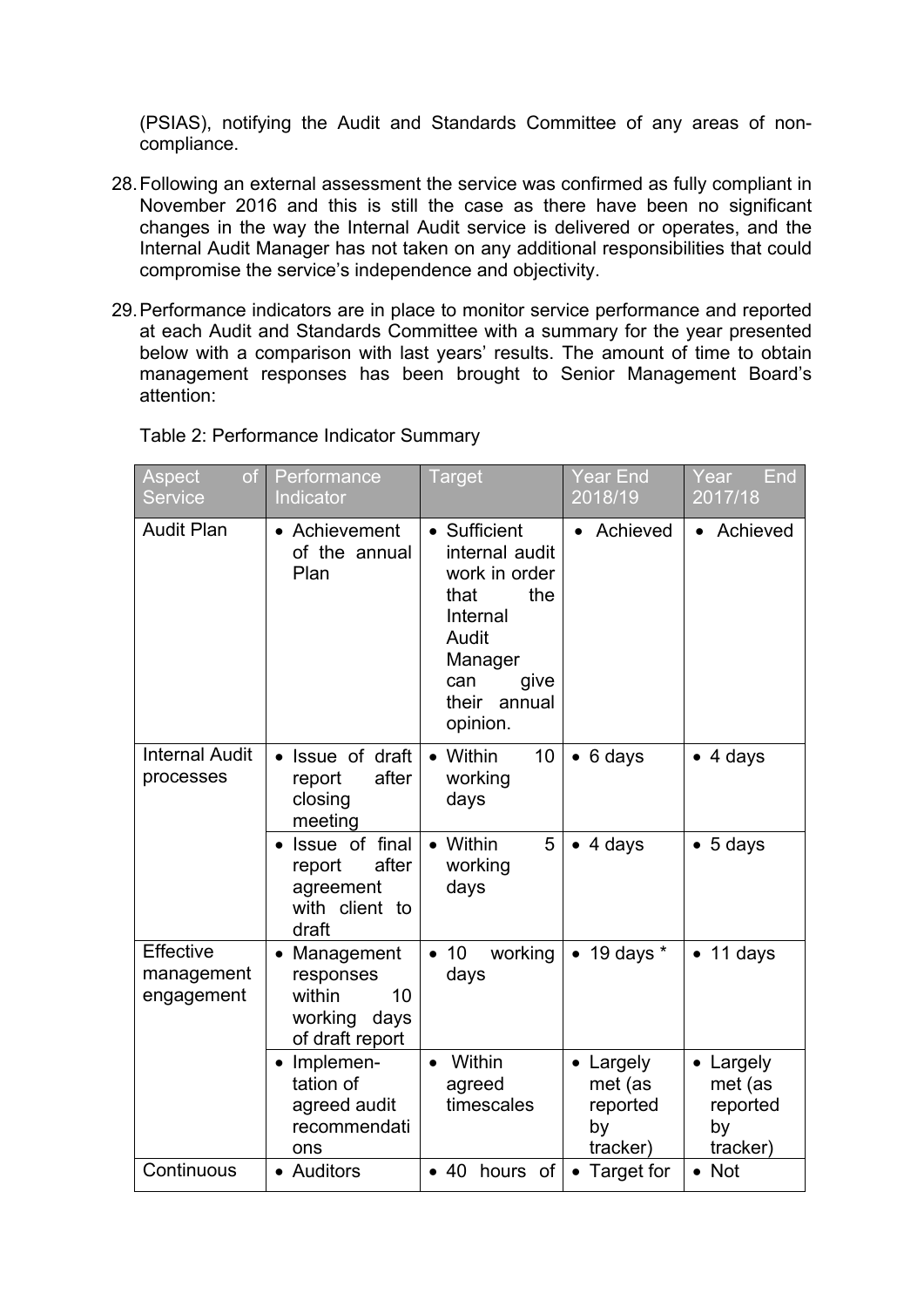| Professional<br>Development<br>(CPD) | maintain and<br>improve their<br>knowledge,<br>skills and<br>other<br>competencies<br>through<br>directed and<br>self-directed<br>activities | CPD activity<br>per auditor | 2018/19<br>achieved. | reported,<br>as new PI<br>for<br>2018/19 |
|--------------------------------------|----------------------------------------------------------------------------------------------------------------------------------------------|-----------------------------|----------------------|------------------------------------------|
|--------------------------------------|----------------------------------------------------------------------------------------------------------------------------------------------|-----------------------------|----------------------|------------------------------------------|

**\*** The reason for the increase is due to delays because of the Christmas break and managers agreeing a suitable resolution with Internal Audit for the more complex or wider reaching recommendations.

30.Internal Audit staff participate in Continuous Professional Development including keeping abreast of best professional practice. Members of the Internal Audit team participate in various networking groups including the Essex Audit Group, the Midland Audit Group and the London Audit Group, where speakers on topical issues give presentations. There are also close working relationships with other councils.

### **IMPLICATIONS**

**Place (Includes Sustainability)**

None specific.

### **Author: Jane Greer, Head of Community Wellbeing on behalf of Graeme Bloomer, Head of Place**

# **Finance (Includes ICT)**

The results of this report and the Internal Audit Manager's overall opinion provide sources of assurance for the Annual Governance Statement **Author: Simon Freeman, Head of Finance and Deputy to the Managing Director**

**Housing** None specific. **Author: Andrew Murray, Head of Housing**

**Community Wellbeing (Includes Equalities and Social Inclusion)** None specific. **Author: Jane Greer, Head of Community Wellbeing**

### **Governance (Includes HR)**

The review ensures that the Council fulfils the requirements of the Accounts & Audit Regulations (England) 2015.

**Author: Simon Hill, Head of Governance**